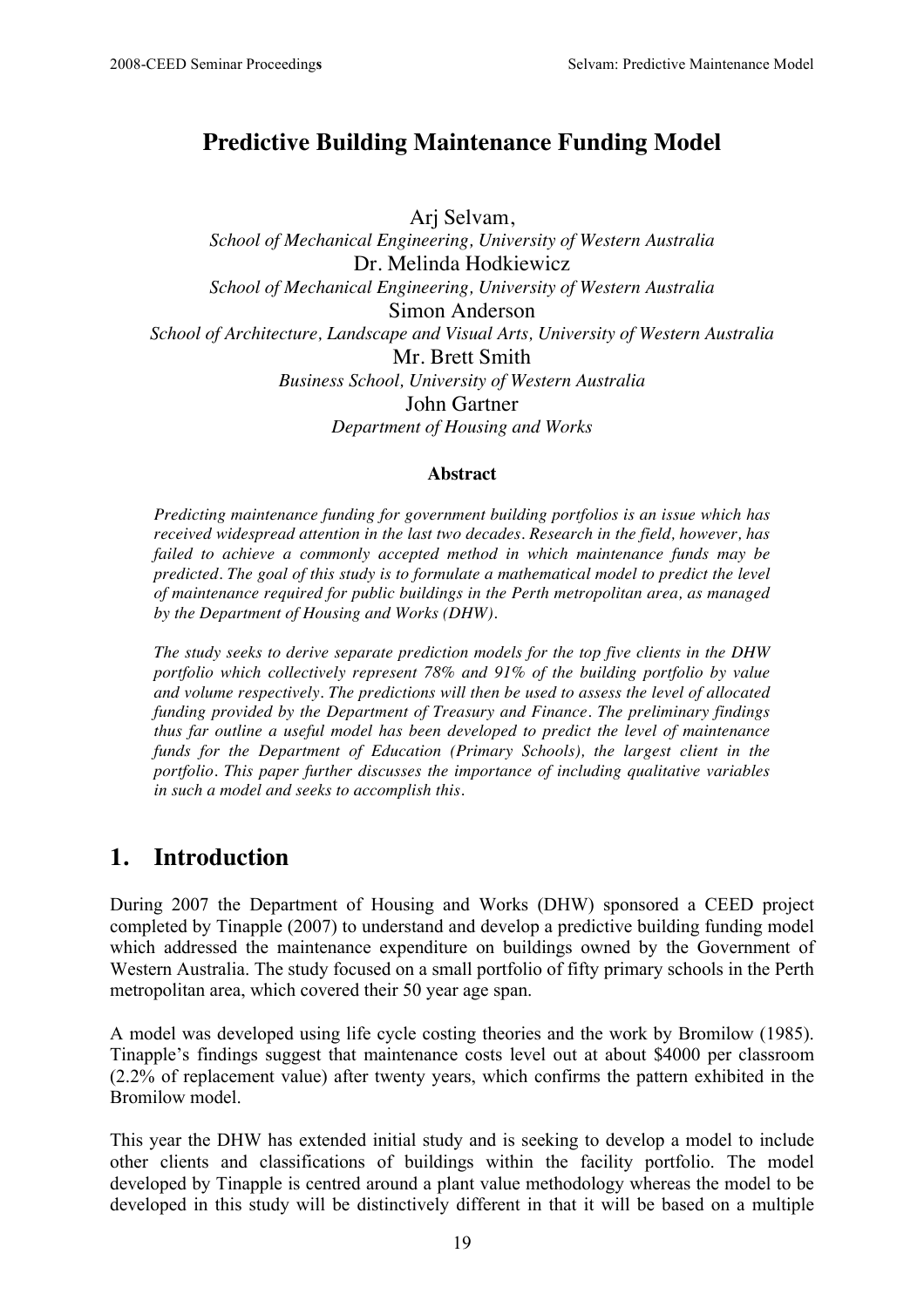regression model (formula-based methodology). This approach will consider factors believed to influence a building's maintenance needs.

The goal of this research is to predict maintenance expenditure of buildings for the short and medium term horizons. The model will also be used to present to the Department of Treasury recommendations for budget allocations for the facility portfolio.

## **2. Issues and Challenges**

A routine upkeep of assets within a portfolio in the form of maintenance or renewal is a necessary prerequisite towards ensuring the successful provision of services by respective clients. A deficient maintenance program or failure to fulfil the maintenance requirements of the portfolio results in (a) backlog of deferred maintenance, (b) increased costs due to breakdowns and (c) the risk in failure to deliver safety and other level of service expectations. Coupled with the added issue of competing for funds usually set aside for capital expenditures and new projects, it is difficult for facility portfolio managers to justify spending to the Department of Treasury.

The DHW has developed a database over the past fourteen years to track expenditures related to maintenance and capital expenditures (Breakdown Repairs, Planned Maintenance, Routine Maintenance, and Minor Works). The figures below outlines the pattern of these expenditures over the last ten years for the Department of Education and Training (Primary Schools) which represents over 53% and 80% of the facility portfolio by value and volume respectively.



**Figure 1 Pattern of expenditures for primary schools in sample data set (1998-2007).**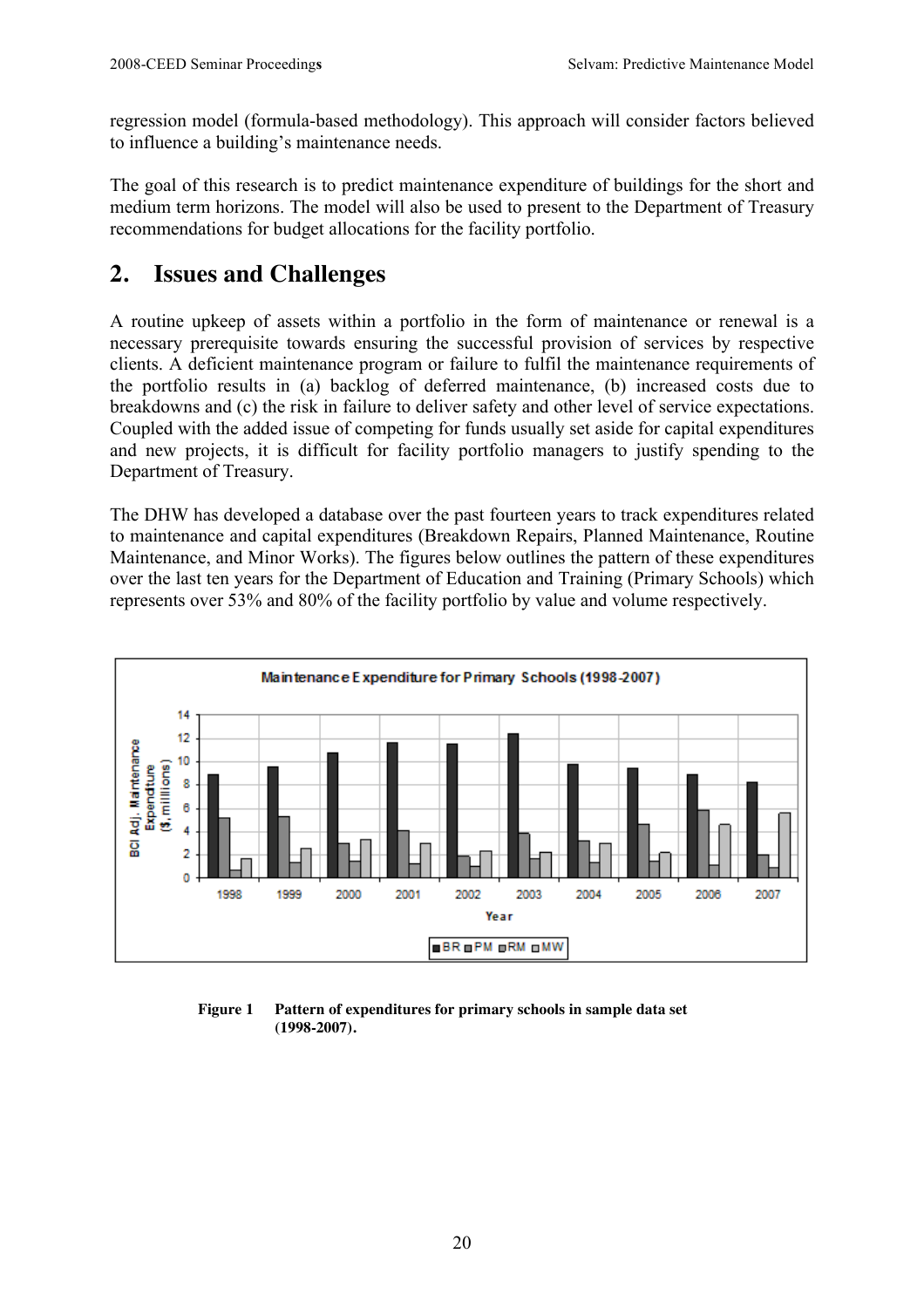

**Figure 2 Compostion of portfolio (by Value and %) for clients during 1999- 2007**

The challenge with estimating maintenance levels for current and future years is that there is no commonly accepted method or model to evaluate and measure maintenance requirements. As a result this permeates to Treasury and makes it that much more difficult to justify a budget request, especially when the dollar amount suggested may be subjective.

As outlined by Tolk (2007) there are four common methods for developing models to estimate a maintenance budget. They are namely,

- i. Plant value methodologies,
- ii. Formula-based methodologies,
- iii. Life-cycle cost methodologies, and
- iv. Condition assessment methodologies.

The purpose of this research is to develop a formula-based model to evaluate maintenance needs based on historical data captured in the DHW data warehouse. Through invoices and condition assessments, data is recorded into the warehouse manually. A caution although with the data is that it has its limitations in the sense that it may be incomplete, inconsistently grouped, or incorrectly aggregated.

## **3. Data Mining**

Data mining within the building maintenance context is the extracting of data records in order to find patterns in the data, which as a result may be converted into useful knowledge. As outlined by Reffat, Gero, and Peng (2004), organisations can use data mining to allow proactive maintenance to occur based on the knowledge and patterns extracted from past maintenance records.

Despite the increases in the availability in data and sophistication of data warehouses data may not be used (or stored) properly due to:

- Project managers not having the time available to analyse computerised data.
- Complexity of the data analysis process is beyond the capabilities of the managers and the relative simple building maintenance systems.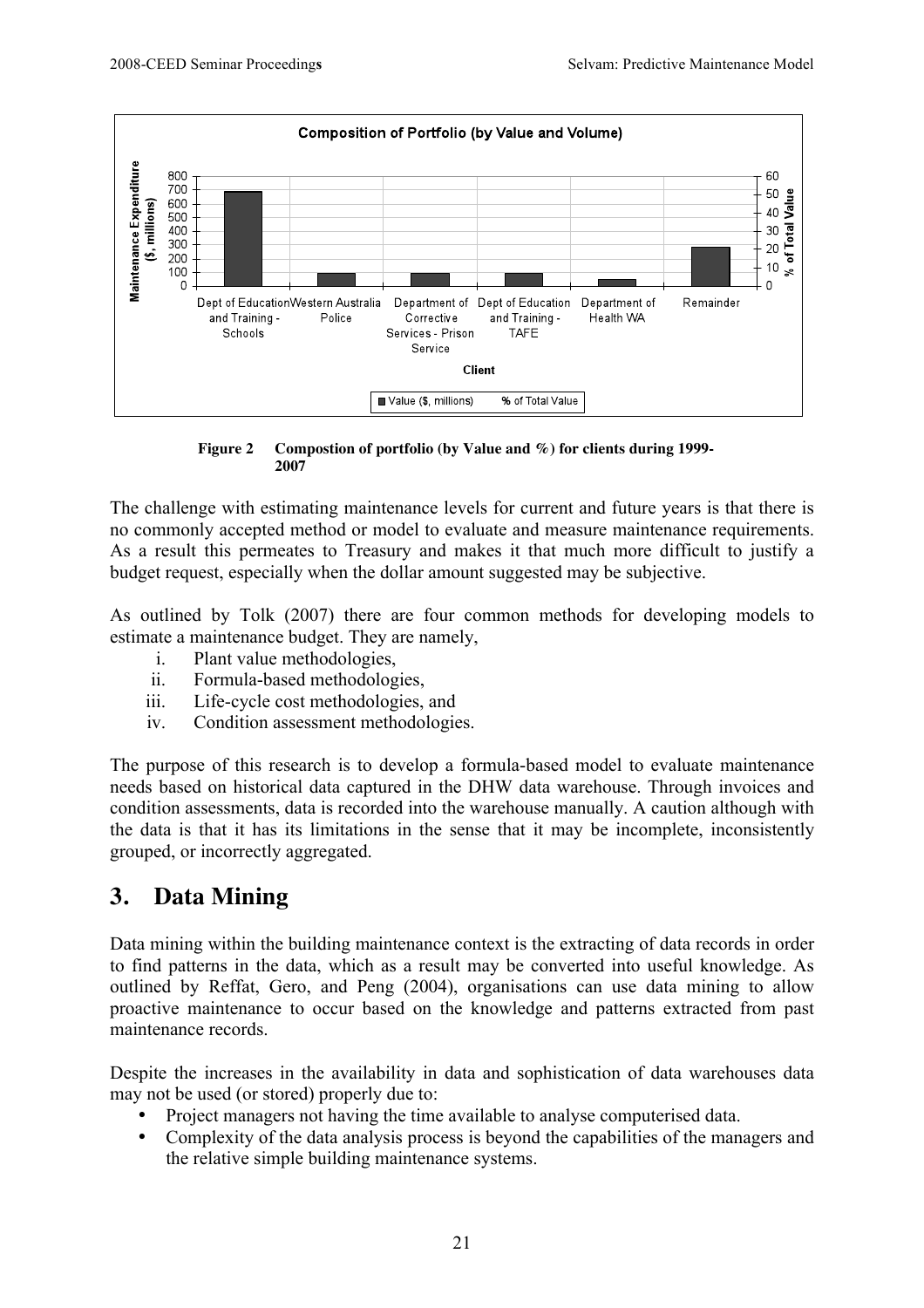• There is no well defined automated mechanism to extract, process and analyse the data systematically and routinely to summarise results so that they are on the agenda of the next maintenance meeting.

Through the use of COGNOS Impromptu, a data extraction tool, the data from the DHW data warehouse is processed as shown below schematically.



**Figure 3 Schematic representation outlining how raw data is converted into knowledge (Reffat et al.).**

# **4. Econometric Modelling**

#### **4.1 Data Set**

As background research, panel data was collected for the top five clients within the DHW building portfolio. These top five clients represent 78% and 91% of the portfolio by value and volume respectively. The analysis first centred on primary schools in the Perth metropolitan area, which included the majority of schools analysed by Tinapple (2007).

### **4.2 Panel Data Approach**

The data extracted from the data warehouse is in the form of panel data as the data available for empirical analysis has both cross-sections (specific building or site) and time (1998-2007) constituents.

Panel data is very informative and gives the ability to track changes in expenditure over time for a set of buildings in the portfolio of government assets. The data set for the primary school model is the largest with five variables, ten time periods and over 203 cross sections, leading to over 2000 observations.

Estimation of a linear regression model is included as a comparison to show that the fixed effects regression model is a far better predictor of the variables that influence maintenance.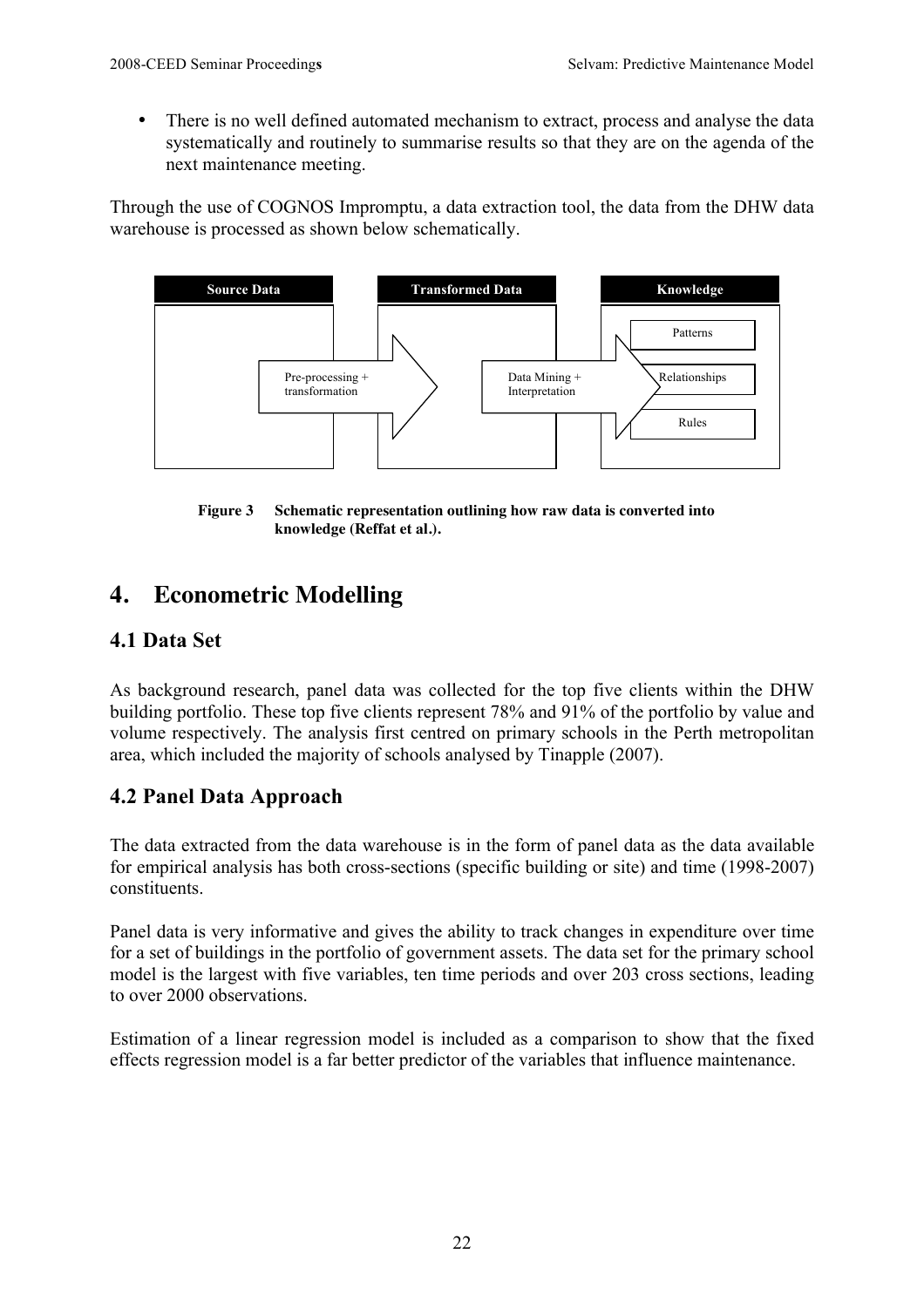# **5. Model Development**

#### **5.1 Parameters**

#### **5.1.1 Quantitative Variables**

It is important to select those variables which are readily available within the data warehouse. A review of the data warehouse has unveiled that the following variables listed below may be suitable quantitative parameters in a model that explains maintenance expenditure<sup>1</sup>.

- i. AVAL Aggregate maintenance expenditure adjusted to the building cost index (BCI),
- ii. AGEY Age of the building in years,
- iii. WO The number of work orders,
- iv. AREA The approximate area of the building subject to maintenance in  $m^2$ ,
- v. T The time period in which maintenance work occurred.

Note that the aggregate maintenance expenditure (AVAL) is a summation of the four individual maintenance categories, they are namely,

- i. BR Breakdown Repairs (unplanned maintenance)
- ii. RM Routine maintenance (planned maintenance)
- iii. PM Planned maintenance (planned maintenance)
- iv. MW Minor Works (capital improvements)

#### **5.1.2 Qualitative Variables**

In the context of this research, it is believed that the inclusion of various qualitative parameters in the model will be beneficial towards making informative conclusions as to the possible reasons behind the breakdown of maintenance expenditure for certain buildings over others. The qualitative variables considered for use in the extended model are listed below.

- i. Geographic Region (West, North, South)
- ii. Historic Designation (Cultural Heritage listed buildings)
- iii. Population (Student population for schools)
- iv. Socio-Economic Region (as quoted by the ABS)
- v. Distance to CBD/Coast (Radius bands)
- vi. Building/Facility Type (Architectural building style)

### **5.2 Model Specification**

A number of functional forms for the multiple regression model were considered (e.g. linear, semi-log, double-log, square root and reciprocal), however the double-log regression model was selected as it was the most statistically significant and robust of all models based on the results provided by the econometrics software LIMDEP. The models specified below are estimated using the traditional ordinary least-squares (OLS) method

Specifically, the following linear model is estimated:

 $\overline{a}$ 

<sup>&</sup>lt;sup>1</sup> Based on literature review.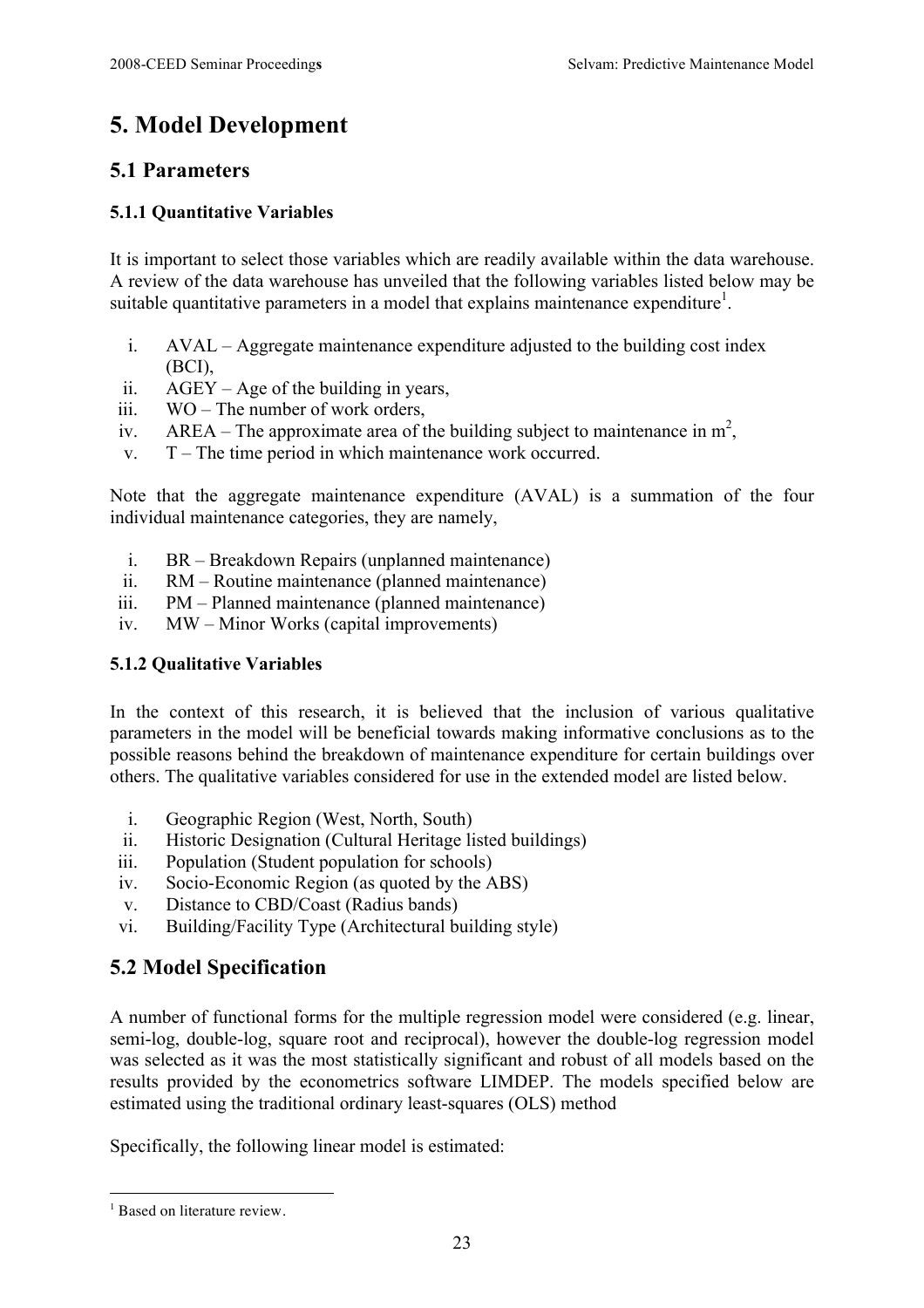$$
Log(AVAL_{i,t}) = \alpha + Log(AGEY_{i,t}) + Log(WO_{i,t}) + Log(AREA_{i,t}) + T_{i,t} + \mu_{i,t}
$$
 (1)

Where, **α** – represents a constant  $\mu_{i,t}$  – represents the stochastic error term

A common method to take into account the 'individuality' of each building (cross-section unit) is to allow the coefficients and the constant term to vary for each building. This is known as a fixed effects (regression) model (FEM), and this model is estimated as:

 $Log(AVAL_{i,t}) = \alpha_1 + \alpha_2 D_{2i} + \alpha_3 D_{3i} + ... + \alpha_n D_{ni} + Log(AGEY_{i,t}) + Log(WO_{i,t})$ + Log(AREA<sub>i</sub>, )+ T<sub>i</sub> +  $\gamma_1(D_2, Log(AGEY_i))$ +  $\gamma_2(D_2, Log(WO_i))$ +  $\gamma_2(D_2, Log(AREA_i))$  $+\gamma_4(D_{2i}T_u)+\gamma_5(D_{3i}Log(AGEY_u))+\gamma_6(D_{3i}Log(WO_u))+\gamma_7(D_{3i}Log(AREA_u))$ (2)  $+\gamma_s(D_{\nu}T_{\nu})+...+\gamma_s(D_{\nu}Log(AGEY_{\nu}))+\gamma_{\nu+1}(D_{\nu}Log(WO_{\nu}))+\gamma_{\nu+2}(D_{\nu}Log(AREA_{\nu}))$ +  $\gamma_{n+3}(D_{ni}T_{it})$  +  $\mu_{it}$ 

Where  $D_{ii}$  - represents dummy variables for each building  $a_i$ *D<sub>ii</sub>* - represents the differential intercepts  $\gamma_i(\mathbf{D}_{ii}Log(X_{ii}))$  - represents the differential slope coefficients

This model allows us to determine group effects within each client. That is for example, larger primary schools are likely to exhibit on average higher maintenance costs.

Note – The models explained above (1) and (2) are predictions for the quantitative variables.

#### **5.3 Forecasting**

On the basis of this study, the student postulates that maintenance expenditure for government buildings may be explained by a single-equation regression model. By extrapolating the predictions given by this model we can use the model to forecast the maintenance expenditure of the facility portfolio into the future.

## **6. Results (Preliminary)**

The table below summarises the estimated parameters for the linear, log-log and log-log (fixed effects) models respectively. As expected the age of the building (AGEY) and the size of the building (AREA) heavily influence maintenance expenditure as explained by large tratios. Also, it is believed that area (AREA) and the volume of work orders (WO) are somewhat correlated due to a small t-ratio obtained for work orders. On average, a 1% increase in the number of work orders will result in a 1% increase in the level of maintenance expenditure.

The validity and strength of the model is indicated by the adjusted  $R^2$  value. As shown in the table, this value improves significantly for the log-log (fixed effects) when compared to the standard linear regression model. As the number of observations is large the improvement in  $R<sup>2</sup>$  values from 0.467 to 0.511 is highly significant indicating the fixed effects model is further superior to the log-log regression model.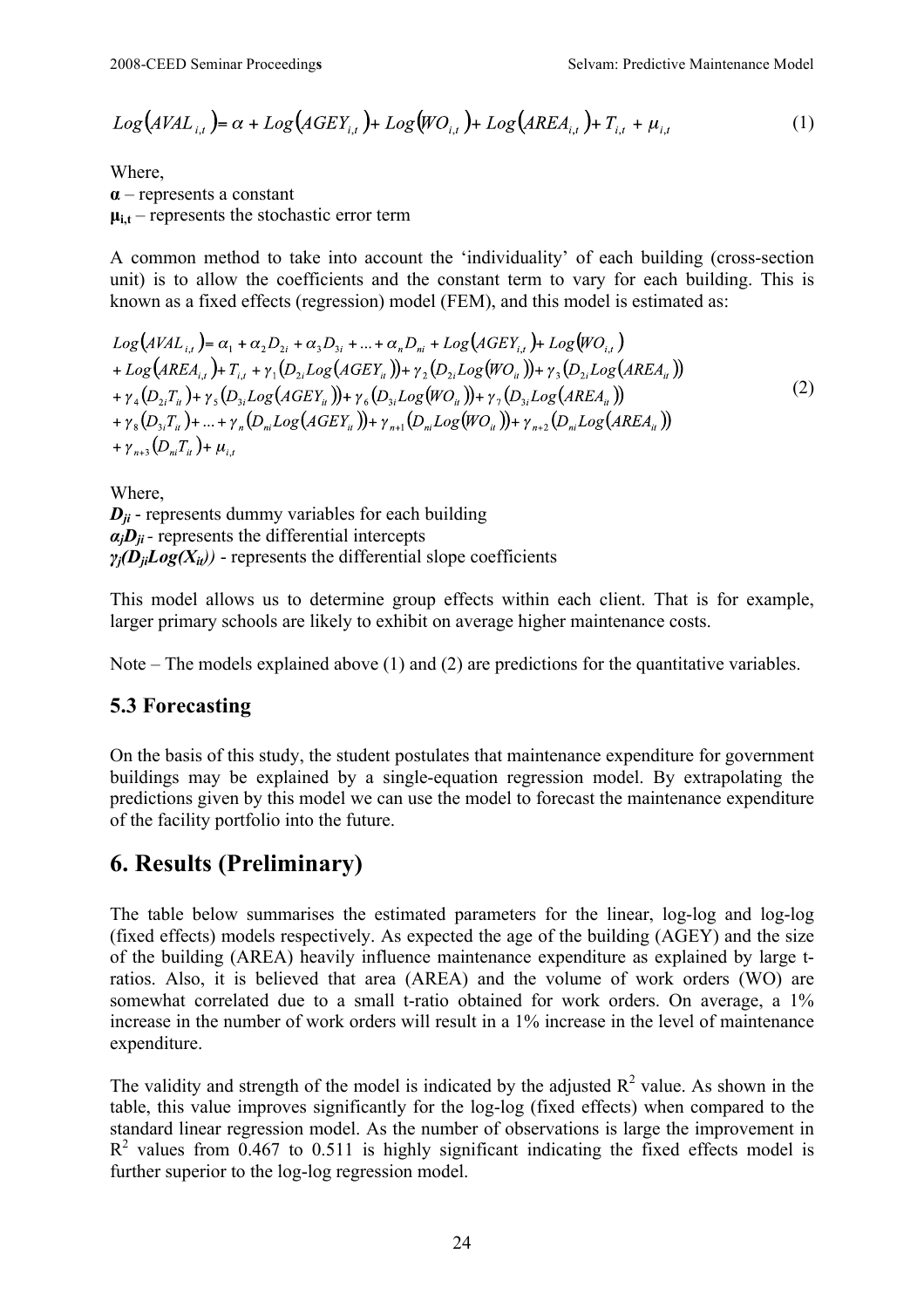|                 | <b>Linear</b> |          | Log-Log  |          | Log-Log (Fixed Effects) |          |
|-----------------|---------------|----------|----------|----------|-------------------------|----------|
| $\mathbf X$     | Coeff.        | Std.Err. | Coeff.   | Std.Err. | Coeff.                  | Std.Err. |
| <b>Constant</b> | 9755.18       | 1.491    | 30.16    | 4.667    |                         |          |
| Т               | 2163.77       | 5.024    | 0.018    | 4.494    | 0.021                   | 5.421    |
| <b>AGEY</b>     | 54.15         | 1.106    | $-3.132$ | $-3.600$ | $-0.406$                |          |
| <b>AREA</b>     | 0.312         | 0.117    | 0.04     | 0.870    | 0.304                   |          |
| <b>WO</b>       | 418.767       | 23.841   | 0.894    | 36.600   | 0.992                   | 29.014   |
| Adjusted $R^2$  |               |          |          |          |                         |          |
|                 | 0.275         |          | 0.467    |          | 0.511                   |          |

| Table 1 | Table outlining the estimated variables for the three regression |
|---------|------------------------------------------------------------------|
|         | models.                                                          |

The values of estimated variables are also shown in the table and as such are used to predict maintenance expenditure. The figure overleaf outlines the predictions given by the models and is compared to the actual expenditures over the 1998-2007 period. The curves predict that, on average, maintenance expenditure is expected to cost between \$80,000 to \$100,000 per year. It appears that the log-log (fixed effects) model fits the data reasonably well whilst smoothing out large fluctuations, especially in the case of years 2003 and 2006 where there was a provision of extra funds for the budgets of particular schools.



**Figure 4 Curves outlining Average Maintenance Expenditure for Primary Schools as depicted by the linear and log-log (fixed effects) models.**

Similar average maintenance curves for the other top five clients are expected to be included in the study. Forecasts for the top five clients will be provided in the dissertation and the effect they have on the portfolio and the Treasury budget will be outlined.

## **7 Conclusion**

There has been much discussion into the study of formulating a method to determine the level of public funding required for the maintenance of government over recent years, although no commonly accepted method or model has been considered. Although there has been previous studies to determine a mathematical model to predict maintenance funding, current literature suggests that there has not been any previous work which considers as many quantitative and qualitative factors (variables) as this study.